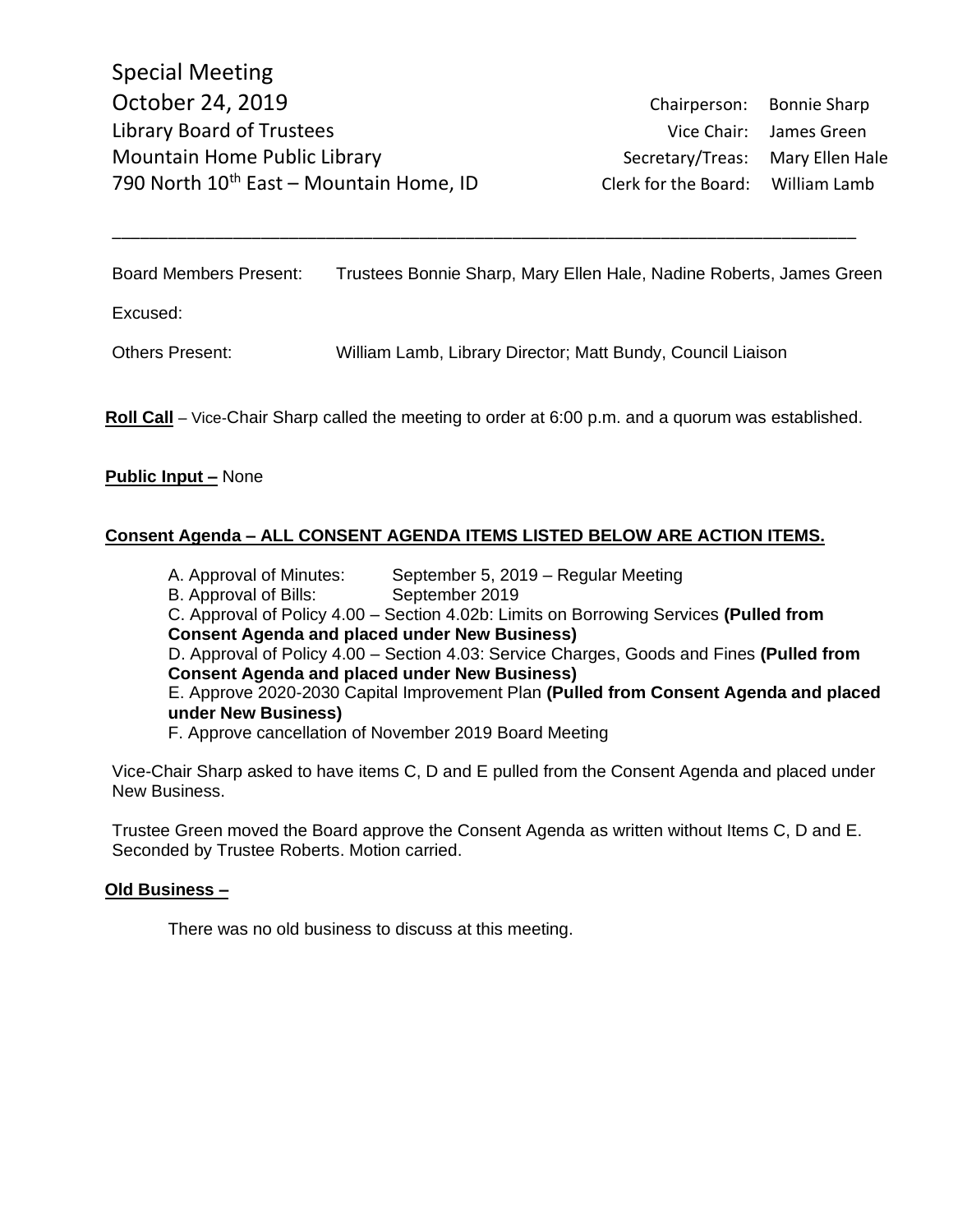## **New Business –**

## A. **Action Item:** Items removed from the consent section

## **Item C: Approval of Policy 4.00 – Section 4.02b: Limits on Borrowing Services**

Trustees and Director Lamb went over the proposed changes to this policy section. Lamb noted that this was being done to make checkout periods and renewals more consistent across the board. Additionally, possible changes are coming from the LYNX! Consortium based on the needs of our partner libraries and this policy change will allow the flexibility to make those changes when they come through.

Trustee Green moved the Board approve Policy 4.00 – Section 4.02b: Limits on Borrowing Services. Seconded by Trustee Roberts. Motion carried.

### **Item D: Approval of Policy 4.00 – Section 4.03: Service Charges, Goods and Fines**

Director Lamb noted that after reviewing the costs associated with a traveling audio collection it was decided to discontinue participation in that program. This policy change reflects the removal of that traveling collection from the fine schedule.

Trustee Hale moved the Board approve Policy 4.00 – Section 4.02b: Limits on Borrowing Services. Seconded by Trustee Green. Motion carried.

### **Item E: Approve 2020-2030 Capital Improvement Plan**

Trustees and Director Lamb went over the 2020-2030 Capital Improvement Plan (on file). Lamb advised Trustees it is difficult to accurately project potential dollar amounts needed as these plans are so far in the future.

Trustee Roberts moved the Board approve the 2020-2030 Capital Improvement Plan. Seconded by Trustee Green. Motion carried.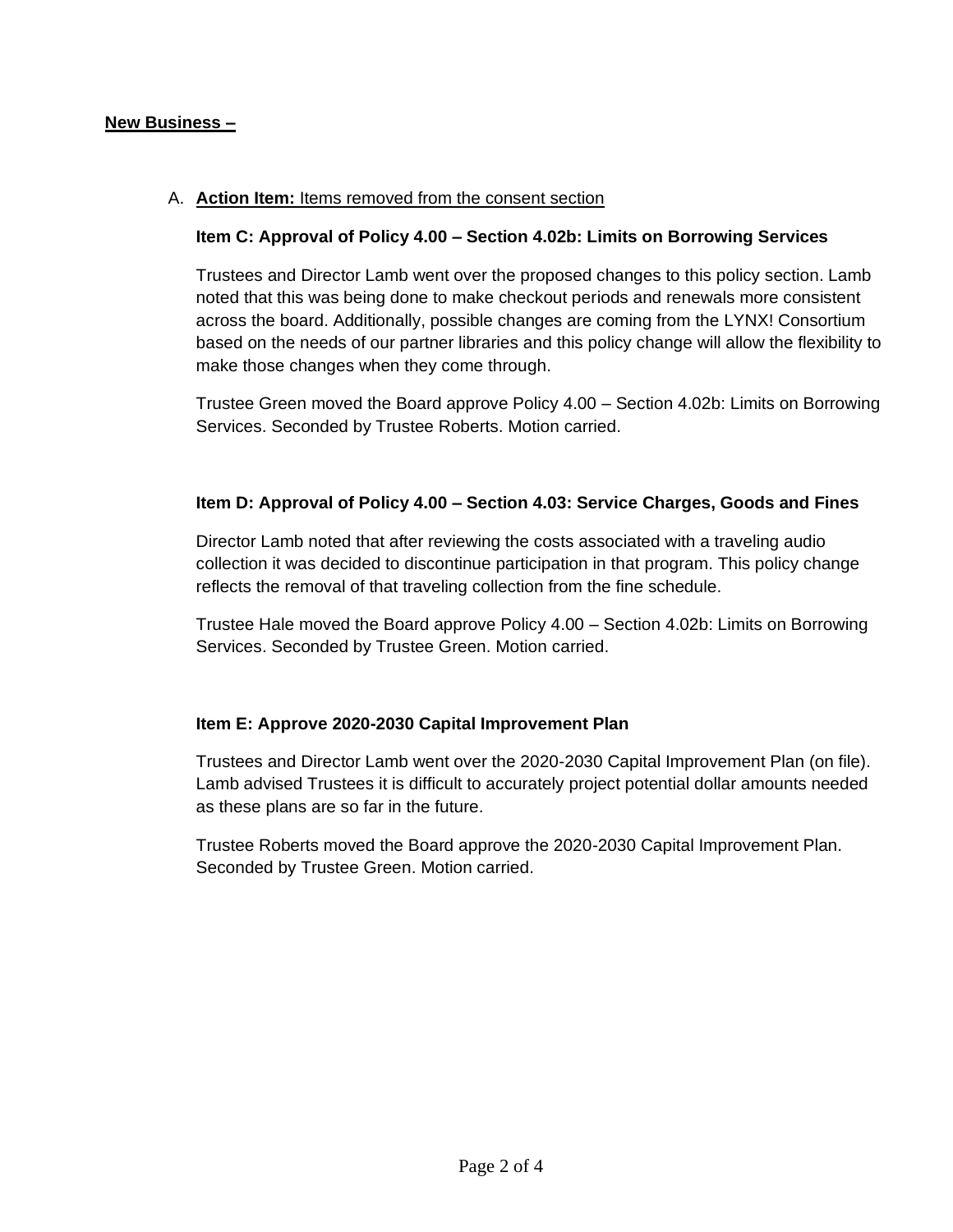B. **Action Item:** Annual Business Meeting – 2019/2020 Nomination and Election of Officers – Chairperson, Vice-Chairperson, Secretary/Treasurer and Clerk

The Board agreed to complete nominations with a one-vote rule.

*Chairperson:* Trustee Green nominated Trustee Sharp to be the Chairperson.

*Vice-Chairperson:* Trustee Roberts nominated Trustee Green to be the Vice-Chairperson.

*Secretary/Treasurer:* Trustee Sharp nominated Trustee Hale to be the Secretary/Treasurer.

*Clerk:* Trustees agreed that Director Lamb would continue as the Board's Clerk.

Trustee Green moved the Board accept the nominations as presented. Seconded by Trustee Roberts. Motion carried.

C. **Action Item:** Annual Business Meeting – Establish date, time and posting location of Board Meetings.

Trustee Green moved the Board approve the date, time and posting locations as presented. Seconded by Trustee Hale. Motion carried.

**Date:** 1st Thursday of every Month, except June, July and August.

*Time:* 5:00 p.m.

**Posting Locations:** Library Website, Library Building and City Hall

# D. **Information Only:** Budget Review

Director Lamb advised that at the end of the fiscal year, he was notified that the Library fund would be in the negative by approximately \$5,700.00. After reviewing budgeted expenditures and cash-carry over projections the issues ended up being multi-pronged. 1) The salary/fringe expenditure lines went over the budgeted amount. Lamb noted this was probably due to increased fringe benefits. 2} A few of the Library revenue lines did not meet their projections.

Lamb advised on the revenue side of the budget there were a few lines that never meet their budgeted revenue and are not set by the Board. However, there are also lines that are set by the Board and those lines didn't meet anticipated revenues either. During the 2020-2021 budget process, Lamb is recommending the Library ask for no increases in expenditures lines except for staff salaries and benefits. The goal should be to work collaboratively with the City Council to find a solution to eliminate and/or reduce the revenue lines that are causing issues. Lamb believes that by working together the Library Board and City Council can find a way to move forward with the Library budget to not have this issue in the future.